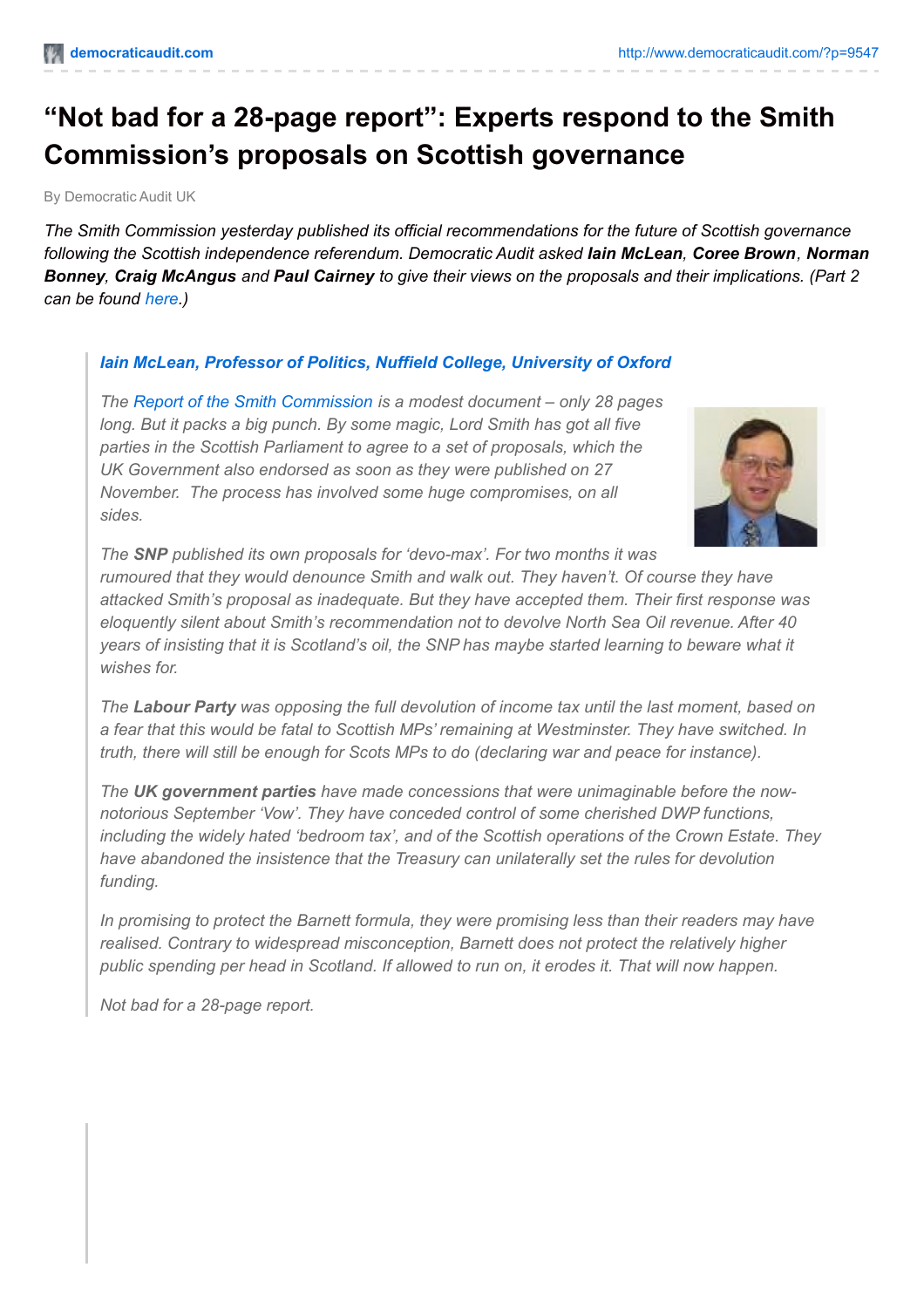#### *Coree Brown, Programme [Researcher,](https://t.co/CNv3qiMn5k) The Future of the UK and Scotland*

*The publication of the Smith Commission report will have implications for the strategy and position of all political parties, not least for the SNP. The party has endorsed the process, noting its acceptance that independence will not be considered by the Smith Commission. However, they have advocated a ['maximalist'](http://www.snp.org/media-centre/news/2014/oct/snp-submission-smith-commission) outcome, as consistent with the Vow made by party leaders in advance of the referendum. The submission to the Smith [Commission](http://www.scotland.gov.uk/Resource/0046/00460563.pdf) made by the SNP-led Scottish Government and endorsed by the party underlines this approach.*



*The Scottish Government pledges that independence will not be achieved 'by the back door' through the Smith Commission. Instead the party focused its proposals on an outcome which would fall under broad understandings of home rule, near federalism, or devo max. Under the proposals made by the SNP, competences over the constitution as a whole, monetary policy, citizenship, defence, intelligence and security and aspects of foreign affairs would remain at Westminster. The remainder would be devolved, to ensure 'maximum self-government for Scotland'.*

*The Scottish Government also emphasised the sovereignty of the Scottish People and advocated the inclusion of provisions for Scots to (citing the Claim of Right) 'determine the form of government best suited to their needs' which is understood to leave the door open for further consultations on Scottish self-government.*

*In advance of publication, the party was [expected](http://www.futureukandscotland.ac.uk/blog/smith-contributions-purpose-built-accident) to argue that the provisions are insufficient to fulfil the promises made in The Vow. And it did so. In First Minister's Questions on Thursday, Nicola [Sturgeon](http://www.theguardian.com/uk-news/2014/nov/27/nicola-sturgeon-smith-commission-fails-deliver-scotland-powerhouse-parliament) stated that while welcome, the proposals were insufficient, failing to deliver a 'powerhouse parliament' that Scots were promised. John [Swinney](https://twitter.com/JohnSwinney/status/537919778217021440) took to twitter, welcoming powers over taxation but noting limitations of the proposals in the fields of job creation and welfare.*

So what is next for the SNP? The party has been open to intermediate steps falling short of their ultimate goal in the past. Devolution was described by the party as a part of a process, and they've *successful used the powers of the Scottish Parliament to both govern and to build the case for the* further transfer of powers. It is likely that they will pursue this tactic again, using its remaining 18 *months in government to demonstrate both the capacity of the Scottish Parliament and Government and the constraints inherent in the system.*

## *Norman [Bonney,](http://normanbonneyonreligionandthestate.blogspot.co.uk/) Emeritus Professor at [Edinburgh](http://normanbonneyonreligionandthestate.blogspot.co.uk/) Napier University and Honorary President of Edinburgh Secular Society*

*Crossed wires and divergent perspectives between London based and Scottish based Labour elected politicians and senior party officials have been a persistent feature of Labour and devolution politics in recent decades. In 1973/4 UK Labour leader Harold Wilson had to insist, over dissident Labour Scots, that the establishment of a Scottish Assembly should be a manifesto priority. The establishment of the Scottish Parliament in 1999 by the Blair Labour government was surrounded by*



*considerable tensions between the two centres of power as indicated in Alistair Campbell's and Lance Price's spin doctor memoirs.*

*The latest manifestations of these perpetual tensions have been the resignation of the Leader of*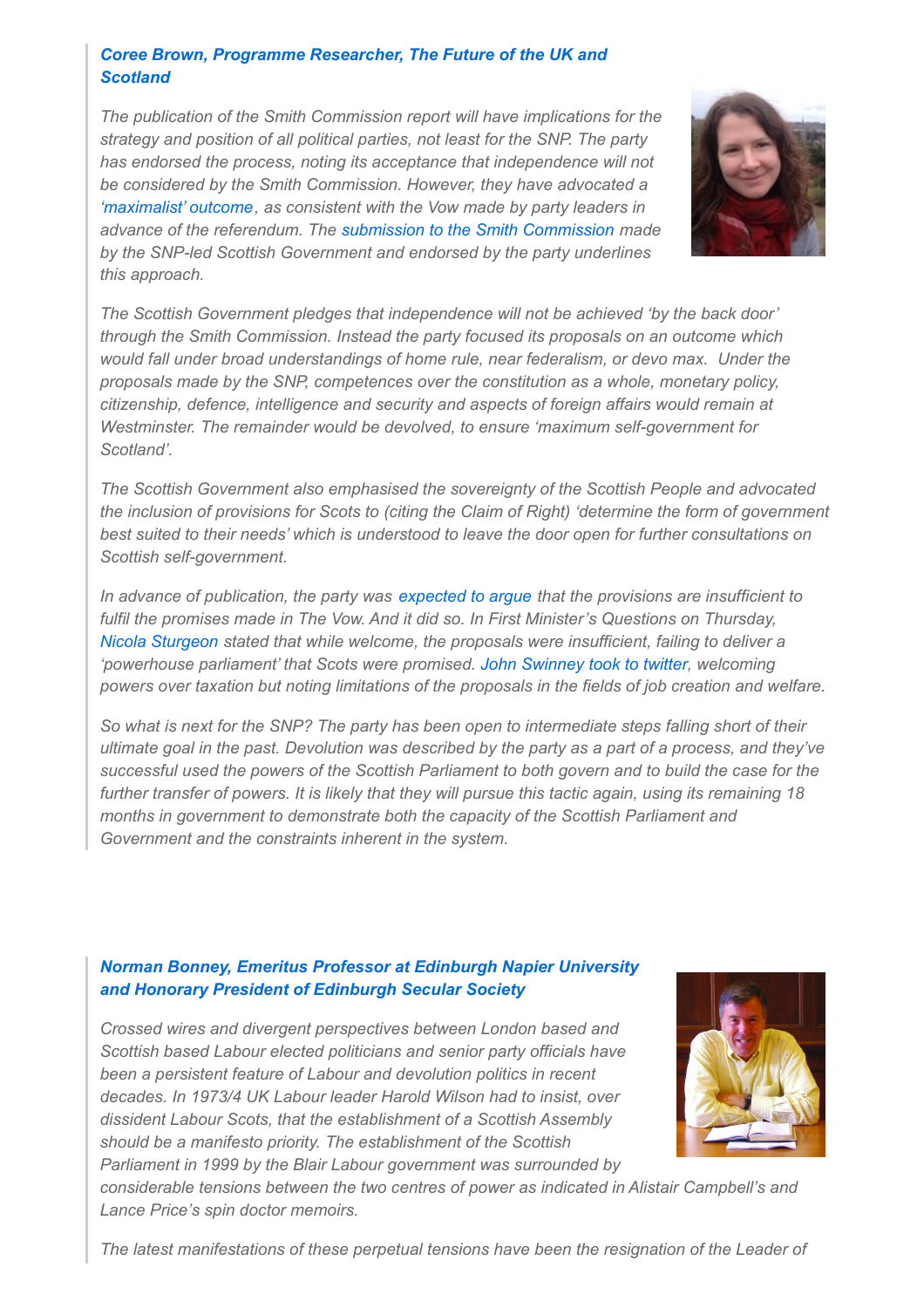*the Labour Party in the Scottish Parliament, Johann Lamont, stating the she felt that the Scottish party was treated like a 'branch office' and the conflicting perspectives of senior Westminster based politicians like Alistair Darling and Gordon Brown over support by the leading candidate in the elections for a successor, Jim Murphy MP, that all of Scottish income tax revenues should be* assigned to the Scottish Parliament. That neither of the two more senior MPs are likely to stand for *re-election to Westminster in May 2015 is perhaps an indication of their fears that the concession of control over income tax banding and rates, with the exception of the initial threshold of eligibility to pay the tax, to the Scottish Parliament, endangers the position of a potential future Labour government to control the Westminster Parliament.*

*The need of the Scottish Government and the Scottish Parliament now to raise the revenues that it spends is a welcome addition to their powers. For a decade from 2009 they enjoyed expanding revenues without the responsibility for raising them. In more recent years they have had to curb expenditure while still being more generously funded for the functions served than was the case* south of the border. Now they will have to make difficult decisions about how to raise a much higher *proportion of the required revenues from the voters of Scotland. This can only be for the good.*

#### *Craig McAngus, Research Fellow, [University](http://stir.academia.edu/CraigMcAngus) of Stirling*

*Given its speedy turnaround, the not-so-long awaited report from the Smith Commission has been published. The report is short, with the recommendations centring around three main pillars. The two pillars which have gained, and will continue to gain, the most media coverage are those around the fiscal accountability of the Scottish Parliament, namely income tax devolution, and the devolution of welfare. On welfare, the Smith report recommends (see paragraph 49) that attendance allowance, carers allowance and disability living allowance, amongst others, should be devolved in their*



*entirety to the Scottish Parliament. This seems sensible given that regulation and delivery of care is already devolved, and this is likely to please many in the wider care policy community in Scotland.*

*Perhaps the most intriguing recommendations (paragraphs 44 and 45) are those that advise the devolution of how Universal Credit is implemented and administered. In a nutshell, the power to vary frequency of payments and the money sent directly to landlords, as well as the capacity to vary the housing cost elements of Universal Credit would be within the competency of the Scottish Parliament. Associated with these capacities, the Scottish Parliament can also create and implement discretionary payment schemes without permission from the Department of Work and Pensions.*

*Assuming that these recommendations are put in place, the devolution of welfare has to be seen in its proper context. Firstly, devolving administrative capacities around Universal Credit allows for variation of a theme rather than a distinctive 'Scottish' approach. Secondly, the ability to implement discretionary payments is an exercise in mitigation against reforms that are largely framed as unfair by Scotland's political elite. Whether or not these extra capacities create demand for further welfare devolution down the line remains to be seen, but at the moment, the Smith report recommends a Scotland that is still very much part of the UK welfare state.*